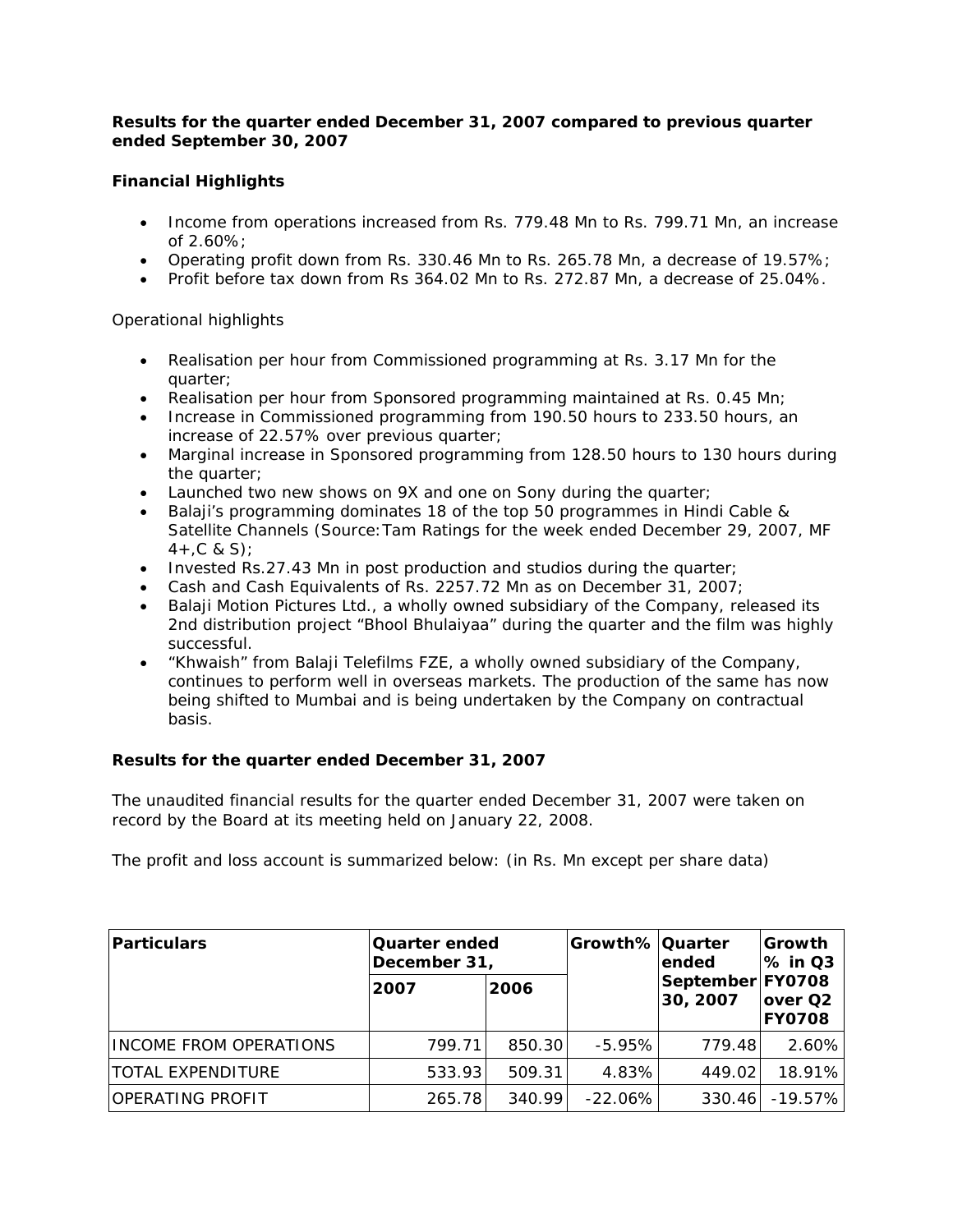| Depreciation                                                 | 29.77  | 29.13  | 2.20%     | 30.70  | $-3.03%$  |
|--------------------------------------------------------------|--------|--------|-----------|--------|-----------|
| OPERATING PROFIT AFTER<br><b>INTEREST &amp; DEPRECIATION</b> | 236.01 | 311.86 | $-24.32%$ | 299.76 | $-21.27%$ |
| Other Income                                                 | 36.86  | 12.76  | 188.87%   | 64.26  | $-42.64%$ |
| PROFIT BEFORE TAX                                            | 272.87 | 324.62 | $-15.94%$ | 364.02 | $-25.04%$ |
| Provision for Taxation                                       | 84.70  | 109.86 | $-22.90%$ | 101.26 | $-16.35%$ |
| NET PROFIT AFTER TAX                                         | 188.17 | 214.76 | $-12.38%$ | 262.76 | $-28.39%$ |
| <b>EARNINGS PER SHARE</b><br>(Face Value is Rs. 2)           | 2.88   | 3.34   | $-13.77%$ | 4.03   | $-28.54%$ |
| <b>KEY RATIOS</b><br>Operating Profit Margin (%)             | 33.23% | 40.10% |           | 42.39% |           |
| Net Profit Margin (%)                                        | 23.53% | 25.26% |           | 33.71% |           |

*Management discussion and analysis on Unaudited Financial Results of the Company for the Quarter ended December 31, 2007*

## **Revenues**

The Company recorded income from operations of Rs. 799.71 Mn during the quarter, marginally up by 2.60% q-on-q. Revenue contribution from Commissioned programming was Rs.741.86 Mn, up by 2.80% q-on-q while that of Sponsored programming was Rs.57.84 Mn. The share of commissioned programming in the revenues during the quarter was 93% while that of sponsored programming was 7%.

The revenue-wise distribution between commissioned and sponsored programming during the quarter ended December 31, 2007, December 31, 2006 and September 30, 2007, is as follows:

| Programming  | Rs. Mn       |        |                              | Percentage |                   |     |
|--------------|--------------|--------|------------------------------|------------|-------------------|-----|
|              | Q3FY070<br>8 |        | Q3FY060 Q2FY070 Q3FY070<br>8 | 8          | Q3FY060   Q2FY070 |     |
|              |              |        |                              |            |                   |     |
| Commissioned | 741.87       | 782.57 | 721.70                       | 93         | 92                | 93  |
| Sponsored    | 57.84        | 67.73  | 57.78                        |            | 8                 |     |
| Total        | 799.71       | 850.30 | 779.48                       | 100        | 100               | 100 |
|              |              |        |                              |            |                   |     |

## Channel Wise Revenue

The Channelwise Revenue distribution during the quarter ended December 31, 2007, December 31, 2006 and September 30, 2007, is as follows: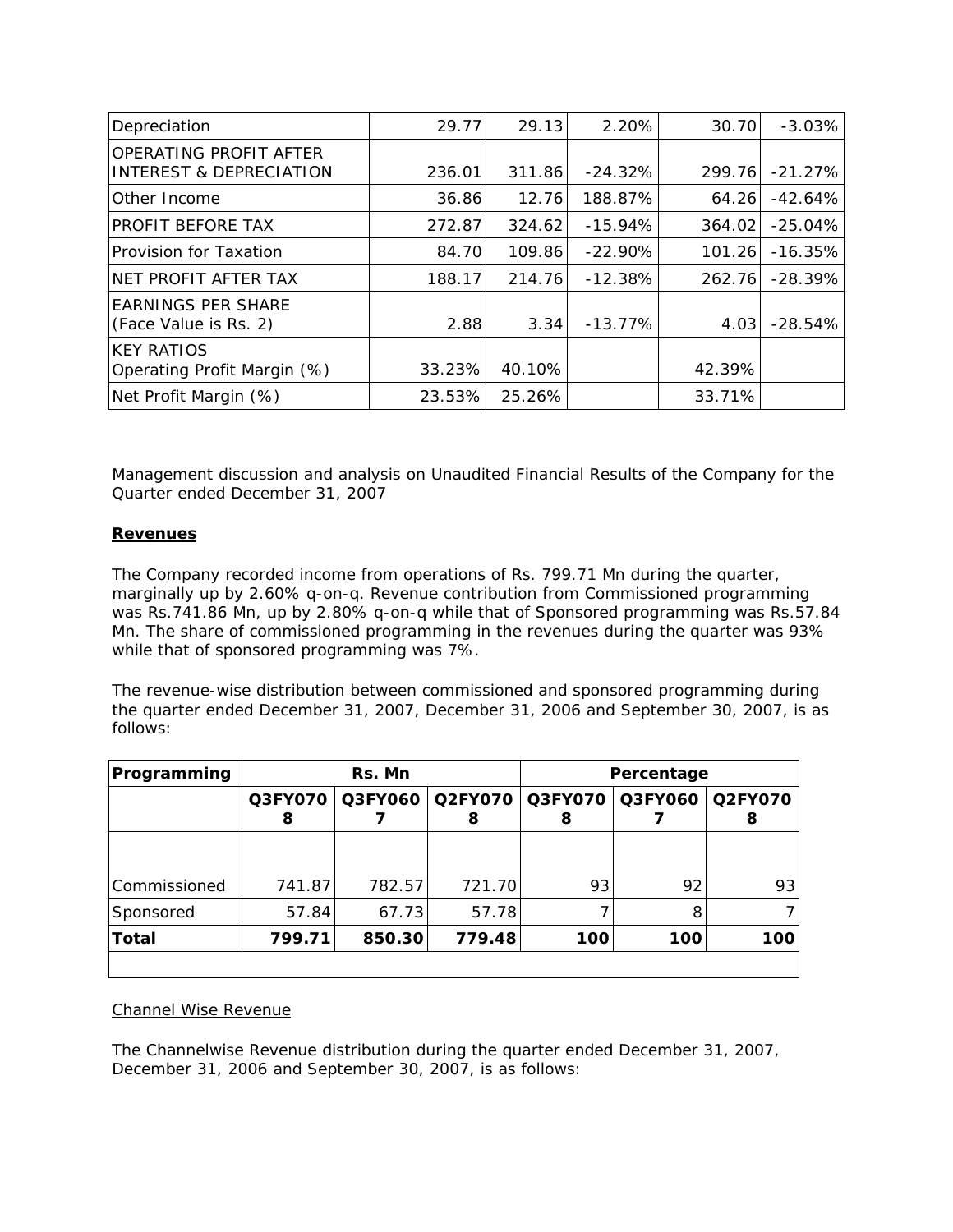| Channels               | Rs. Mn   |        |                   | Percentage |        |                   |
|------------------------|----------|--------|-------------------|------------|--------|-------------------|
|                        | Q3FY0708 |        | Q3FY0607 Q2FY0708 | Q3FY0708   |        | Q3FY0607 Q2FY0708 |
| Star, Sony,<br>Zee, 9X |          |        |                   |            |        |                   |
| and Zoom               | 741.87   | 782.57 | 721.70            | 92.77      | 92.03  | 92.59             |
| Sun                    | 18.13    | 17.50  | 18.55             | 2.27       | 2.06   | 2.38              |
| Gemini                 | 20.99    | 21.92  | 20.23             | 2.62       | 2.58   | 2.60              |
| Udaya                  | 12.89    | 19.31  | 11.06             | 1.61       | 2.27   | 1.41              |
| DD<br><b>Network</b>   | $\Omega$ | 2.02   | $\Omega$          | 0          | 0.24   | 0                 |
| Surya                  | 5.83     | 6.98   | 7.94              | 0.73       | 0.82   | 1.02              |
| Total                  | 799.71   | 850.30 | 779.48            | 100.00     | 100.00 | 100.00            |

## *Programming Mix*

Commissioned & Sponsored Programs

The hour wise programming distribution during the quarter ended December 31, 2007, December 31, 2006 and September 30, 2007, is as follows:

| Programming  | No. of Hours |        |        | Percentage |        |                                                       |
|--------------|--------------|--------|--------|------------|--------|-------------------------------------------------------|
|              |              |        |        |            |        | Q3FY0708 Q3FY0607 Q2FY0708 Q3FY0708 Q3FY0607 Q2FY0708 |
| Commissioned | 233.50       | 264.00 | 190.50 | 64.24      | 58.54  | 59.72                                                 |
| Sponsored    | 130.00       | 187.00 | 128.50 | 35.76      | 41.46  | 40.28                                                 |
| Total        | 363.50       | 451.00 | 319.00 | 100.00     | 100.00 | 100.00                                                |

## **Other Income**

The Other Income during the quarter was Rs. 36.86 Mn against Rs. 64.26 Mn in the previous quarter.

#### **Gross Block**

The Company's gross block increased to Rs. 836.15 Mn from Rs. 802.26 Mn as on December 31, 2007.

During the quarter, the Company invested Rs. 27.43 Mn in production / post-production equipments.

## **Investments**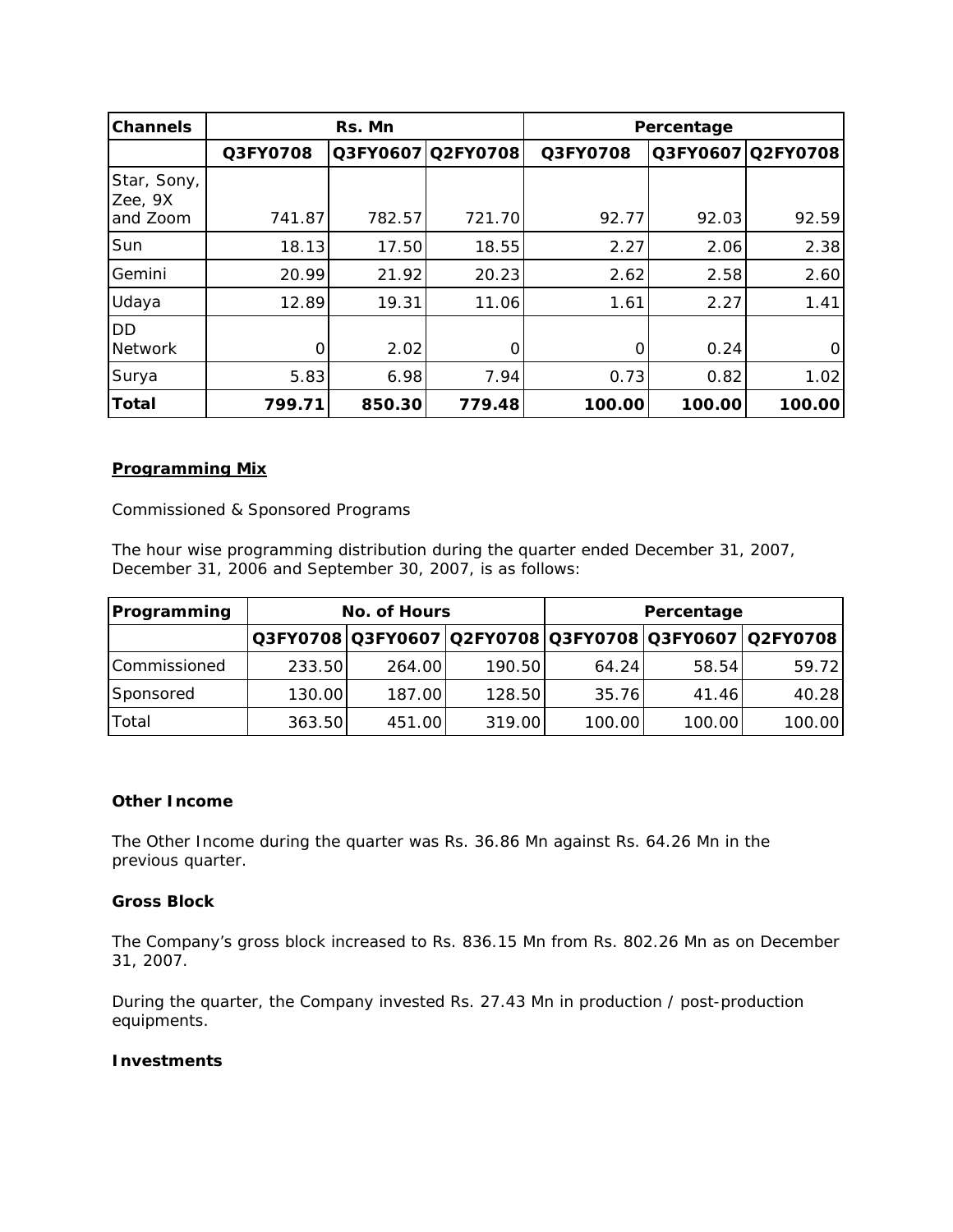As on December 31, 2007, the Company's total investments were at Rs. 2310.84 Mn. Out of above, Rs. 2129.04 Mn was invested in units of mutual funds whose market value as on December 31, 2007 was Rs. 2225.84 Mn. The Company invested surplus funds in liquid/floating rate funds and short term funds with the principal aim of safety.

## **Debtors**

The Company's debtors (in days of income) have increased from 78 days to 82 days as on December 31, 2007.

#### **Inventories**

The Company's inventories (in days of turnover) have increased from 9 days to 13 days as on December 31, 2007.

## **Loans and advances**

Loans and advances increased from Rs 313.21 Mn to Rs 456.03 Mn as on December 31, 2007. The Company's principal loans and advances comprised lease deposits for offices / studios and advances to subsidiaries.

#### **Change in Programming during the quarter**

The following serials were launched during the quarter:

| Serial            | <b>Channel</b> | <b>Frequency</b>     |
|-------------------|----------------|----------------------|
| Kahe Naa Kahe     | 9X             | 4 Days               |
| Kya Dill Main Hai | 9X             | 2 Days (1 hour each) |
| Kuchh Is Tara     | Sony           | 14 Days              |

#### **Serials on air**

*As on December 31, 2007 the following 14 serials of the Company were on air on various channels.* 

| <b>Serial</b>                | <b>Channel</b> | <b>Frequency TRPs</b> |       | <b>Top</b><br><b>TRPs</b><br>on the<br>same<br>channel |
|------------------------------|----------------|-----------------------|-------|--------------------------------------------------------|
| Sponsored Serials (20 Shows) |                |                       |       |                                                        |
| Kalyanee                     | Gemini TV      | 5 Days                | 11.43 | 12.94                                                  |